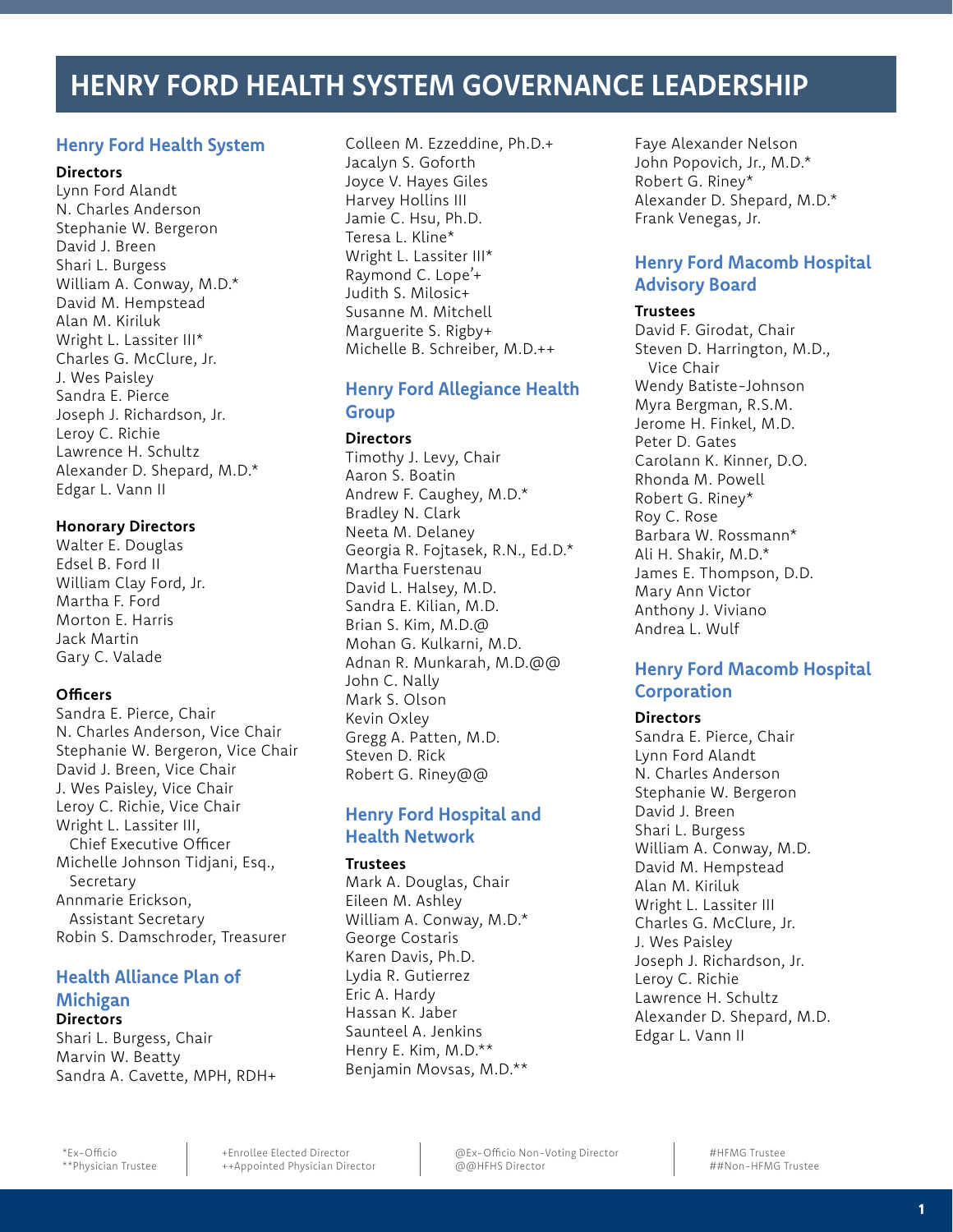### **Henry Ford Physician Network**

#### **Trustees**

John Popovich, Jr., M.D., Chair# Mohammed R. Al-Ansari, M.D.## Ghazwan Atto, M.D.## Ronald Y. Barnett, D.O.## Charles J. Barone II, M.D.# William A. Conway, M.D.\* Robin S. Damschroder\* Brent N. Davidson, M.D.# Jerome H. Finkel, M.D.## Diane L. George, D.O.# Wright L. Lassiter III\* Bruce K. Muma, M.D.#\* Paul A. Ragatzki, M.D.## Robert G. Riney\*

## **Henry Ford West Bloomfield Hospital**

#### **Trustees**

Paul A. Vlasic, Chair Florine Mark, Vice Chair Jonathan S. Aaron Michael E. Berger Robert N. Canvasser Betty S. Chu, M.D.\* Mi K. Dong Jennifer Fischer Benson Ford, Jr. Maurice G. Jenkins Frank G. Jonna Alan M. Kiriluk Ghaus M. Malik, M.D.\*\* Shalini S. Modi, M.D.\*\* Robert G. Riney\* Lynn M. Torossian\* Edna M. Zaid

# **Henry Ford Wyandotte Hospital Advisory Board**

#### **Trustees**

John F. Kill, Chair Melissa S. Armatis Kaled Bazzi, M.D.\*\* Denise Brooks-Williams\* John M. Bussa James H. Davis, Jr. Todd A. Drysdale Andrew A. Giancamilli Heidie M. Gorno Vonda R. Grant Darnell D. Jackson Syed M. Jafri, M.D.\* Robert D. Kubic Gregory E. Pflum Robert G. Riney\* Jalal J. Thwainey, M.D.\*\* Eve M. VanEgmond, M.D.\*\*

#### **Honorary Trustee**

Conrad W. Kreger

## **Henry Ford Wyandotte Hospital Corporation**

#### **Directors**

Sandra E. Pierce, Chair Lynn Ford Alandt N. Charles Anderson Stephanie W. Bergeron David J. Breen Shari L. Burgess William A. Conway, M.D. David M. Hempstead Alan M. Kiriluk Wright L. Lassiter III Charles G. McClure, Jr. J. Wes Paisley Joseph J. Richardson, Jr. Leroy C. Richie Lawrence H. Schultz Alexander D. Shepard, M.D. Edgar L. Vann II

# **Henry Ford Health System Foundation**

#### **Trustees**

Thomas C. Buhl, Chair Lynn Ford Alandt Michael E. Berger Vivian L. Carpenter, Ph.D. William A. Conway, M.D.\* James H. Danto Karen W. Davidson Walter E. Douglas Shari Finsilver Michael R. Fisher Calvin R. Ford Eleanor B. Ford Tamer A. Ghanem, M.D., Ph.D.\*\* Vonda R. Grant Linda Hayman David M. Hempstead Gregory Jackson Steven N. Kalkanis, M.D.\*\* Wright L. Lassiter III\* Henry W. Lim, M.D.\* Nikolaos Moschouris Richard M. Nodel Wendy Williams Powers Waltraud E. Prechter William C. Rands III Ravinder Shahani Matthew S. Sosin Jeffrey Tamaroff Gary H. Torgow Anthony J. Viviano Kathleen J. Whelan Celeste T. Williams, M.D.\*\* Todd A. Wyett

#### **Honorary Trustees**

Morton E. Harris Doreen N. Hermelin Thomas W. Iverson Florine Mark David N. McCammon

# **HENRY FORD MEDICAL GROUP LEADERSHIP**

### **Board of Governors**

Alexander D. Shepard, M.D., Chair Kathleen L. Yaremchuk, M.D., Vice-Chair Charles J. Barone II, M.D. William A. Conway, M.D. Emmanuel P. Dizon, M.D. Steven T. Fried, M.D. David J. Kastan, M.D. Henry E. Kim, M.D.

Henry W. Lim, M.D. Manu K. Malhotra, M.D. Bruce K. Muma, M.D. Adnan R. Munkarah, M.D. James O. Peabody, M.D. John Popovich, Jr., M.D. Ilan S. Rubinfeld, M.D. Eric J. Scher, M.D. Farzan Siddiqui, M.D., Ph.D. Celeste T. Williams, M.D.

## **Chairs' Council**

William A. Conway, M.D. *Executive Vice President, Henry Ford Health System, Chief Executive Officer, Henry Ford Medical Group*

Marwan S. Abouljoud, M.D. *Director, Transplant Institute*

Kimberly M. Baker-Genaw, M.D. *Director, Medical Education*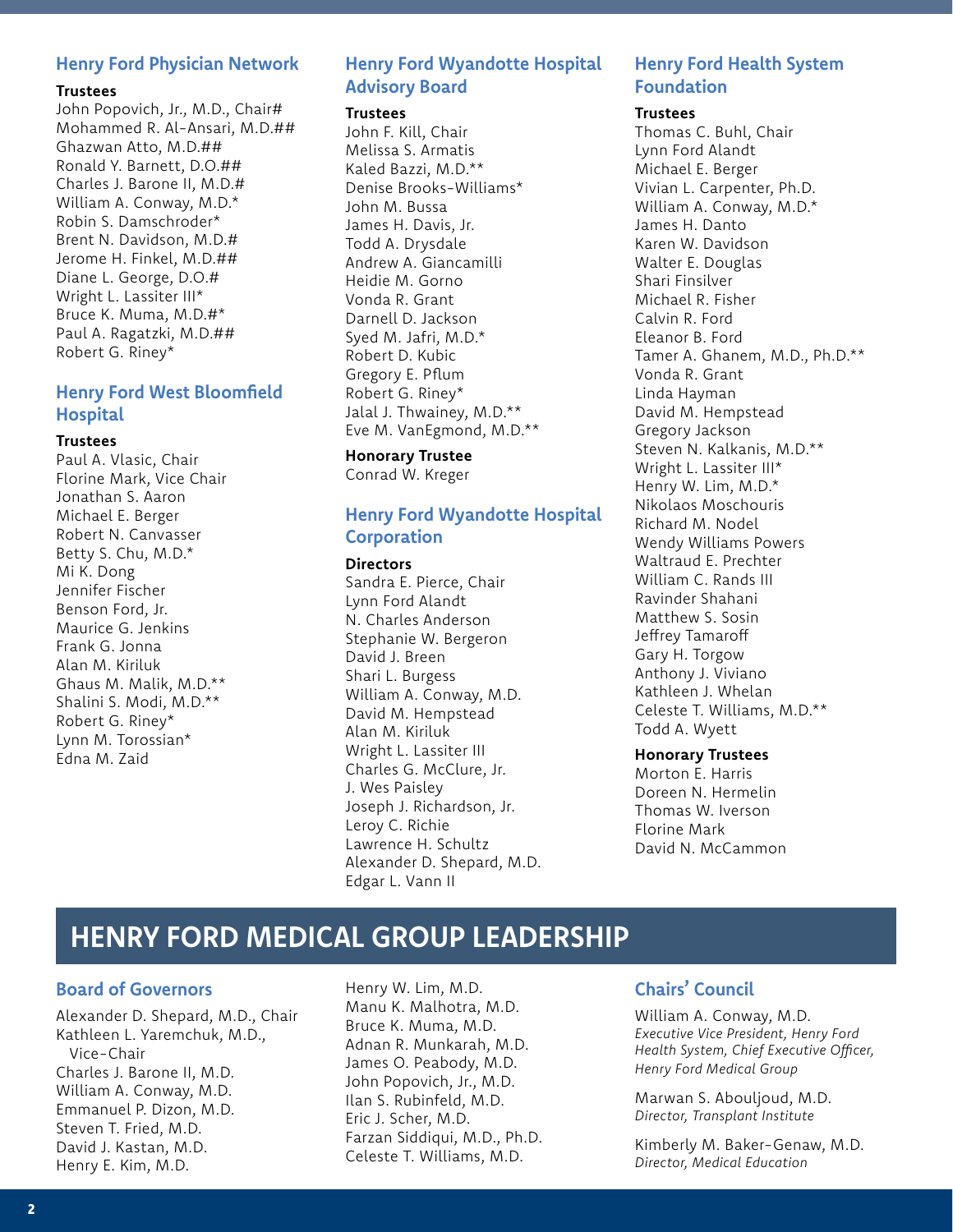Charles J. Barone II, M.D. *Chair, Pediatrics*

Kimberly A. Brown, M.D. *Division Head, Gastroenterology*

Manuel L. Brown, M.D. *Chair, Radiology*

Thomas E. Buekers, M.D. *Interim Chair, Gynecology, Obstetrics and Women's Health*

John M. Deledda, M.D. *Chair, Emergency Medicine*

Scott A. Dulchavsky, M.D., Ph.D. *Chair, Surgery*

Paul A. Edwards, M.D. *Chair, Ophthalmology & Eye Care Services*

Cathrine B. Frank, M.D. *Chair, Psychiatry*

Diane L. George, D.O. *Chief Medical Officer, Primary Care* Christine Cole Johnson, Ph.D. *Chair, Public Health Sciences*

Steven N. Kalkanis, M.D. *Chair, Neurosurgery*

Henry E. Kim, M.D. *Division Head, Cardiology*

Philip Kuriakose, M.D. *Interim Division Head, Hematology/ Oncology*

Margot C. LaPointe, Ph.D. *Vice President, Research*

Michael C. Lewis, M.D. *Chair, Anesthesiology*

Henry W. Lim, M.D. *Chair, Dermatology*

Stephan A. Mayer, M.D. *Chair, Neurology*

Mani Menon, M.D. *Chair, Urology*

Benjamin Movsas, M.D. *Chair, Radiation Oncology*

Bruce K. Muma, M.D. *Chief Medical Officer, Henry Ford Physician Network*

David M. Ozog, M.D. *Chair, Dermatology*

Theodore W. Parsons III, M.D. *Chair, Orthopaedic Surgery*

Daniel S. Passerman, D.O. *Interim Chair, Family Medicine*

Eric J. Scher, M.D. *Chair, Internal Medicine*

Kathleen L. Yaremchuk, M.D. *Chair, Otolaryngology – Head and Neck Surgery*

Richard J. Zarbo, M.D. *Chair, Pathology & Laboratory Medicine*

# **HENRY FORD HEALTH SYSTEM PHYSICIAN LEADERSHIP**

## **Henry Ford Allegiance Health Medical Staff Leadership**

**Chief of Staff** Andrew Caughey, M.D.

**Vice Chief of Staff** Brian Kim, M.D.

**Secretary/Treasurer** Samir Parikh, M.D.

**Members At Large** Larry Narkiewitz, M.D. Shawn Obi, D.O.

**Clinical Service Chiefs**  Andrew Caughey, M.D. *Anesthesiology*

Usman Khokhar, M.D. *Cardiology*

Mahender Macha, M.D. Vincent Simonetti, M.D. *Co-Chiefs, Cardiac Surgery*

Brian Kim, M.D. *Emergency Medicine*

Brad Kremer, M.D. *Family Medicine*

Piyush Patel, M.D. *Imaging*

Mumtaz Memon, M.D. *Internal Medicine*

Arthur Vendola, M.D. *Obstetrics/Gynecology*

Kenneth Devaney, M.D. *Pathology*

Bradley Judge, M.D. *Pediatrics*

Anjum Handoo, M.D. *Psychiatry*

Shawn Obi, D.O. *Surgery*

**Medical Directors** Rami Khoury, M.D. *Adult Hospitalist Program*

Michael Yangouyian, D.O. *Graduate Medical Education*

## **Henry Ford Kingswood Hospital Medical Executive Committee**

**President** Maria N. Villafuerte, D.O.

**Secretary** Sam Schwendiman, M.D.

**Service Chief Psychiatry** Sabreen Rahman, M.D.

**Section Head** Anser Mohammed, M.D.

**Chief Medical Officer** Cathy Frank, M.D.

**Hospital Executive Officer**  Donna Wellington, R.N., MBA, BSN

**Hospital Medical Director** Sabreen Rahman, M.D.

**Hospital Nursing Administrator** Kimberly Flowers, BSN, MA, LPC

**Hospital Director of Operations** Sharon Sears, R.N., MPH

**Family Medicine Representative**  Jaclyn Randel, M.D. (David Passerman, M.D.)

## **Henry Ford Macomb Hospitals Medical Executive Committee**

**Chief Medical Officer** Joanna R. Pease, D.O.

**Chief of Staff** Ali H. Shakir, M.D.

**Immediate Past Chief of Staff** Brian G. Loder, D.P.M.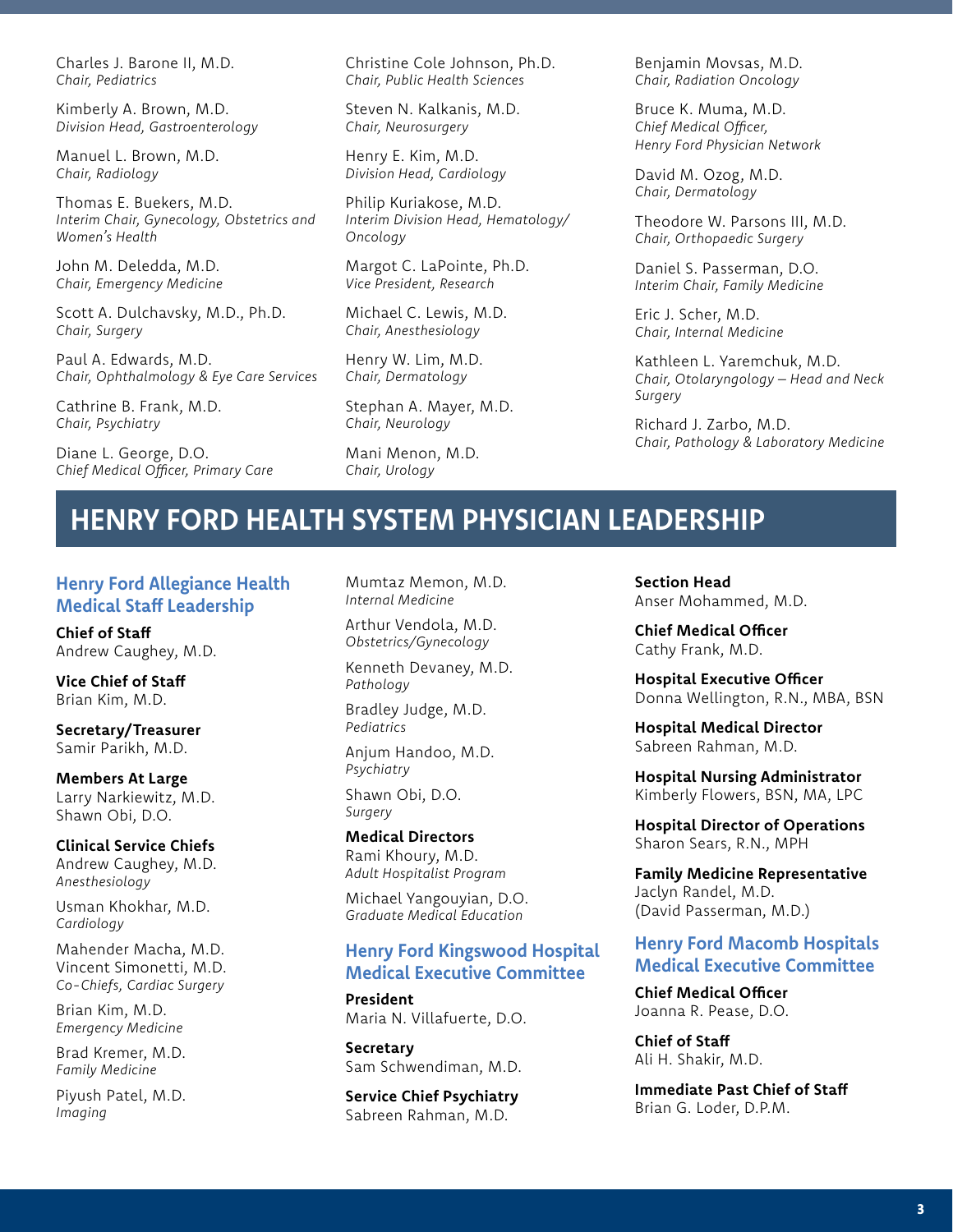#### **Vice Chief of Staff**

Laila Shehadeh, D.O.

**Elected Members**  Anthony J. Colucci, D.O. Jeremy Fischer, D.O. Sachinder Hans, M.D. John Lim, M.D. Natesh Lingam, M.D. Leo Toomajian, D.O.

**Chair, MSQC** Michael Fozo, M.D.

**Chair, Credentials Committee** Geoffrey Siedel, M.D.

**Chief Clinical Integration and Quality Officer and Associate Medical Director, Population Health** Vikram Reddy, M.D.

**Division Chiefs**  Harold Gallick, M.D. Christopher O'Connell, D.O. Rajindar Sikand, M.D.

**Henry Ford West Bloomfield Hospital Medical Executive Committee** 

**Chief Medical Officer** Betty S. Chu, M.D.

**Medical Staff Leadership**  Bruce T. Adelman, M.D. BK Ahmad, M.D. Denise D. Collins, M.D. Pino Colone, M.D.

Jason Davis, M.D. Vijayalakshmi Donthireddy, M.D. Michael J. Dunn, M.D. Bruce A. Jones, M.D. Mark Karchon, D.O. Gerald Koenig, M.D. Earlexia M. Norwood, M.D. Kandis Rivers, M.D. Hans J. Stricker, M.D. Evan Theoharis, M.D. Robb Weir, M.D.

## **Henry Ford Wyandotte Hospital Medical Executive Committee**

**Chief Medical Officer** Dennis Lemanski, D.O.

**President** Syed Jafri, M.D.

**Immediate Past President** Syed Danish, M.D.

**President Elect** Megha Mohey, M.D.

**Junior Member-at-Large** Mustafa Hashem, M.D.

**Senior Member-at-Large** Chait Lingam, M.D.

**Secretary/Treasurer** Baldev Gupta, M.D.

**Chairs/Representatives** Ali Alhimiri, M.D. *Chair, Physical Medicine & Rehabilitation*

Fadi Baidoun, M.D.

*Chair, Surgery*

Christian Bartoi, M.D. *Chair, Radiology*

Sandra Bronni, M.D. *Chair, Pediatrics*

Michael Callan, D.O. *Chair, Orthopaedics*

Chadi Faraj, D.O. *Dept. Representative, Surgery*

Ravinder Gandhi, M.D. *Chair, Medicine*

Pawan Garg, M.D. *Chair, Psychiatry*

Kempaiah Gowda, M.D. *Dept. Representative, Medicine*

Parmod Jindal, M.D. *Chair, Family Medicine*

Mark Pensler, M.D. *Dept. Representative, Medicine*

Elizabeth Plemmons, M.D. *Chair, Emergency Medicine*

Charles Raymond, M.D. *Chair, Anesthesiology*

Peter Stevenson, M.D. *Chair, Obstetrics/Gynecology*

Eve VanEgmond, M.D. *Chair, Pathology*

# **CORPORATE NURSE EXECUTIVE COMMITTEE**

Wendy Boersma, R.N., DMP, NEA-BC *Vice President and Chief Nursing Officer, Henry Ford Allegiance Health*

Kathy Bronikowski, R.N., BSN *Operations Director, Henry Ford Home Health Care, Community Care Services*

Kimberly Flowers, BSN, MA, LPC *Nursing Administrator, Behavioral Health Services*

Gwen Gnam, R.N., MSN *Vice President, Patient Care Services and Chief Nursing Officer, Henry Ford Hospital*

Veronica Hall, R.N., MSM, MBA *Chief Nursing Officer, Henry Ford Health System, and Chief Operating Officer, Henry Ford Hospital*

Linda Harden, R.N., BSN, MS *Chief Nursing Officer, Henry Ford Medical Group*

Karen Harris, R.N., MSN, WHNP-BC *Chief Nurse and Operation Executive Officer, Henry Ford West Bloomfield Hospital*

Mary Kravutske, PhD., R.N. *Administrator, Nursing Development/Research*

Michael Markel, R.N., MSN, MSBA *Vice President of Patient Care Services/Chief Nursing Officer, Henry Ford Macomb Hospitals*

Cathy Osgood, R.N., MSN, CENP *Vice President, Patient Care and Chief Nursing Officer, Henry Ford Wyandotte Hospital*

Donna Summers, BSN, RNBC *Chief Nursing informatics Officer, Henry Ford Health System*